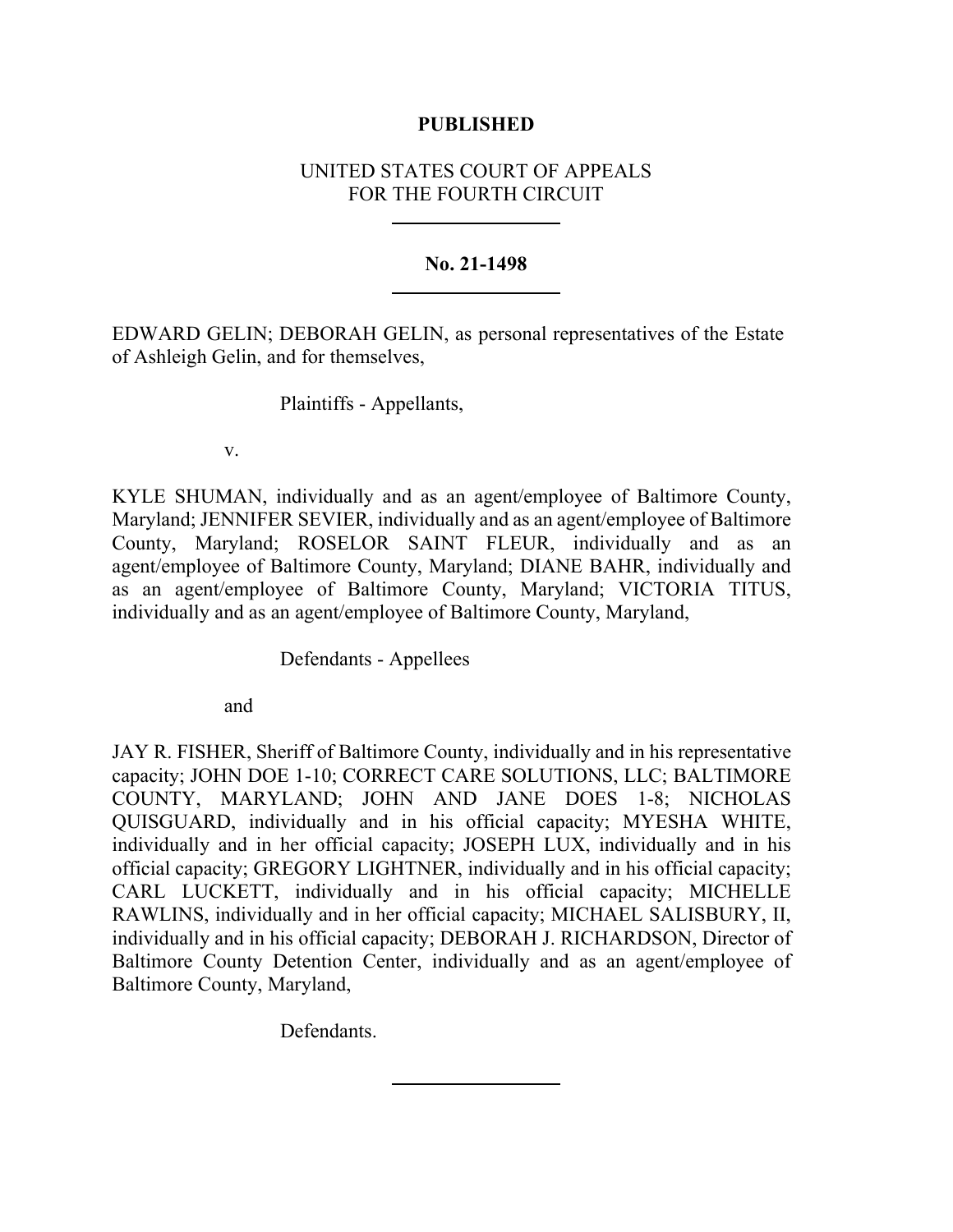Appeal from the United States District Court for the District of Maryland, at Baltimore. George L. Russell, III, District Judge; Albert David Copperthite, Magistrate Judge. (1:16 cv-03694-ADC)

Argued: January 27, 2022 Decided: May 24, 2022

Before NIEMEYER, DIAZ, and QUATTLEBAUM, Circuit Judges.

Affirmed in part, vacated in part, and remanded with instructions by published opinion. Judge Niemeyer wrote the opinion, in which Judge Diaz and Judge Quattlebaum joined.

**ARGUED:** Lee B. Rauch, FREEMAN RAUCH, LLC, Towson, Maryland, for Appellants. Lauren Elizabeth Marini, ECCLESTON & WOLF, P.C., Hanover, Maryland, for Appellees. **ON BRIEF:** Steven R. Freeman, FREEMAN RAUCH, LLC, Towson, Maryland, for Appellants. Eric M. Rigatuso, ECCLESTON & WOLF, P.C., Hanover, Maryland, for Appellees.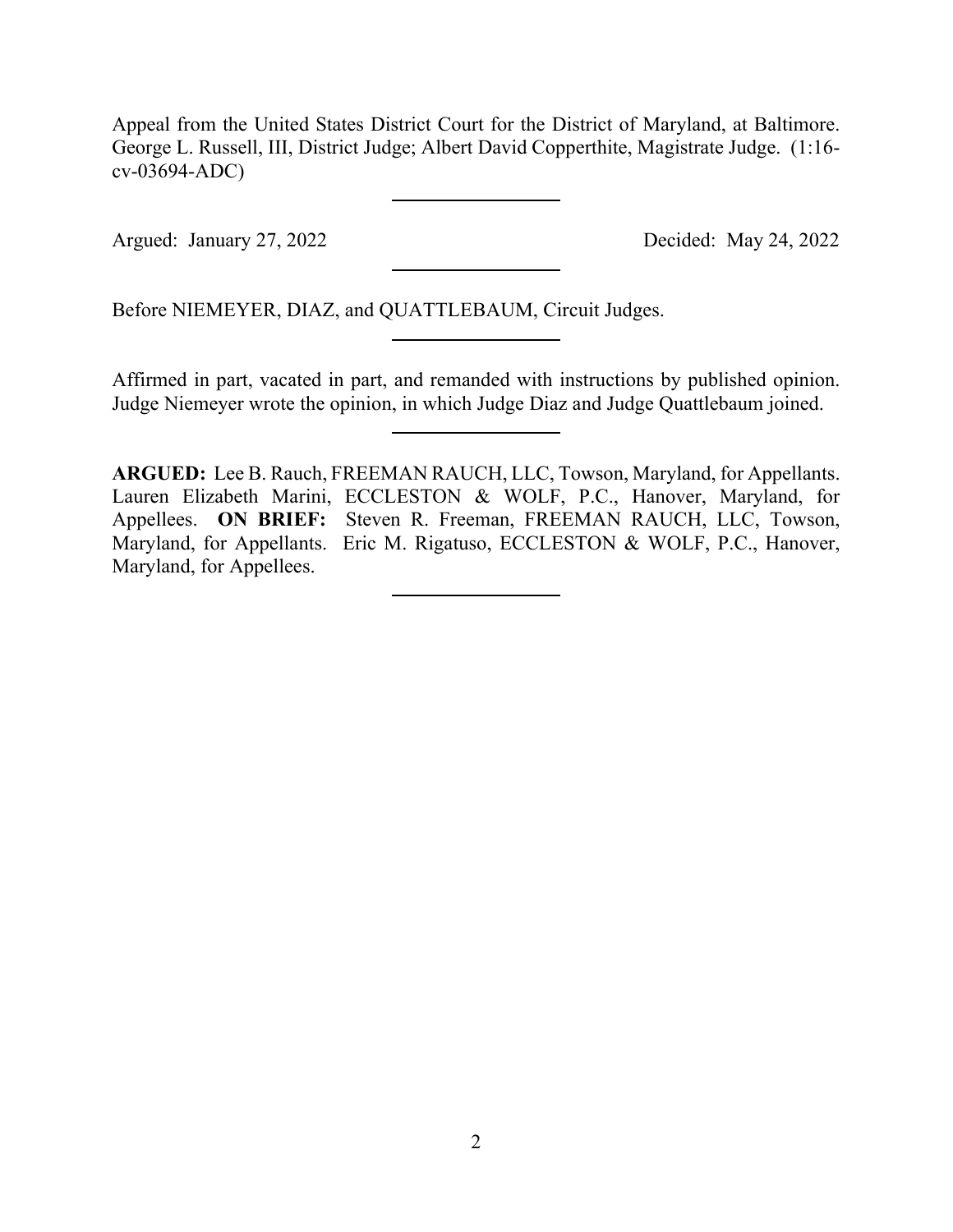### NIEMEYER, Circuit Judge:

The plaintiffs in this civil action served process on several of the defendants roughly a year after filing their complaint, in violation of Federal Rule of Civil Procedure 4(m)'s 90-day time requirement for service. The district court found insufficient the plaintiffs' efforts to establish "good cause" for the delay, and because the court understood that a showing of good cause was a condition for any extension, it dismissed the plaintiffs' claims against these defendants.

On review, we conclude that the record amply supports the district court's ruling that the plaintiffs failed to show good cause for their failure to serve these defendants within the time period provided by Rule 4(m). Nonetheless, we vacate the district court's order of dismissal because we conclude that Rule 4(m) confers discretion on district courts to extend the time period for service even when good cause has not been shown. The case is accordingly remanded for further proceedings consistent with this opinion.

I

Ashleigh Gelin committed suicide on November 14, 2013, while incarcerated at the Baltimore County Detention Center. Nearly three years later, her parents, Deborah and Edward Gelin, commenced this wrongful death action on behalf of themselves and Ashleigh's estate against 14 named defendants, including 5 health care providers who worked at the Detention Center at the time of Ashleigh's death — Kyle Shuman, Roselor Saint Fleur, Victoria Titus, Jennifer Sevier, and Diane Bahr — as well as numerous "John and Jane Does."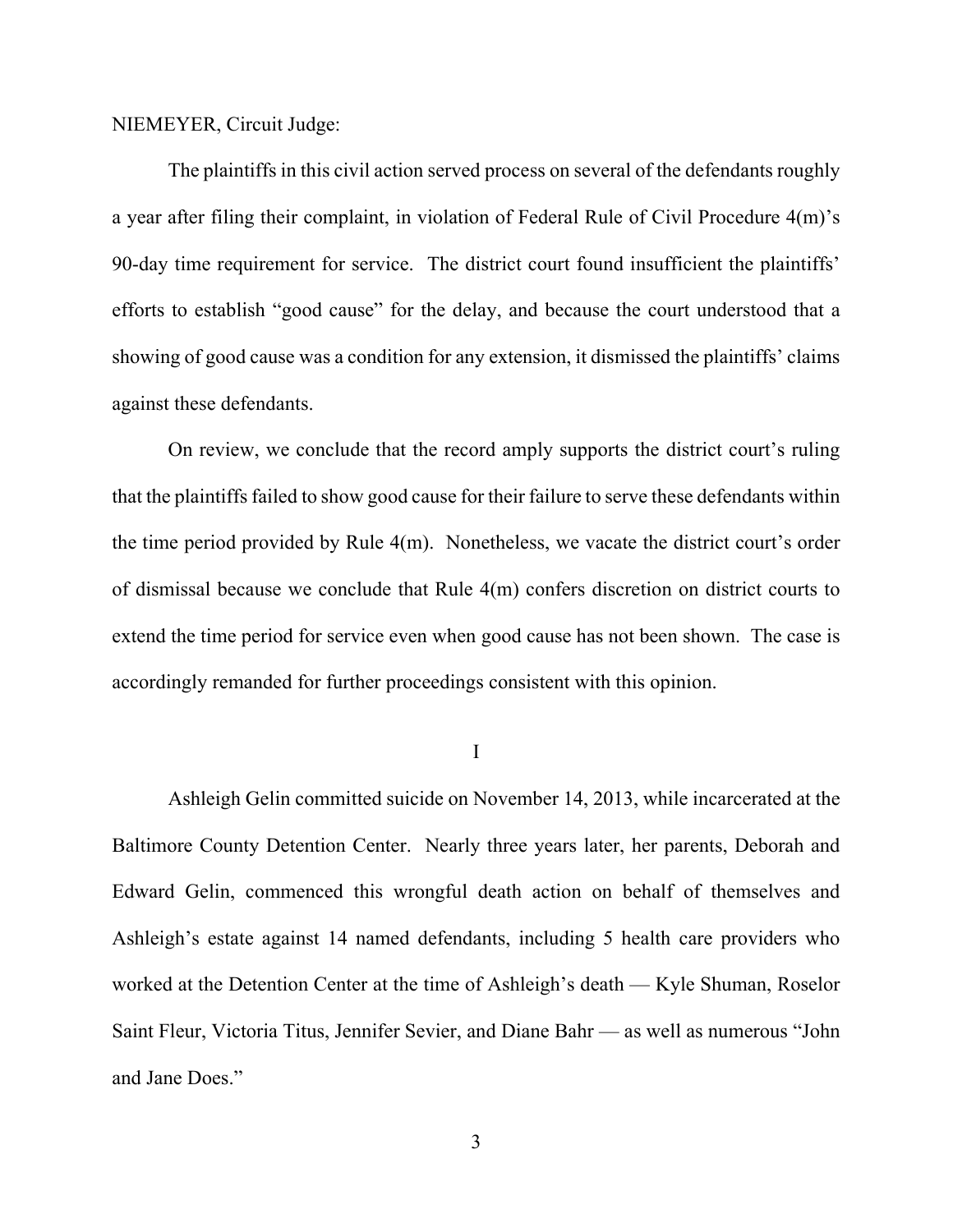The Gelins filed their complaint on November 11, 2016, and the district court clerk issued summonses to them on November 15, 2016, for service on the defendants. Under Federal Rule of Civil Procedure 4(m), the Gelins were required to serve the defendants within 90 days after they filed their complaint  $-$  i.e., by February 9, 2017. To effect service, the Gelins hired EGA Process Serving, which, on December 1, 2016, attempted to serve Titus, Sevier, and Bahr at the Detention Center, as directed by the Gelins. EGA Process Serving was informed, however, that those three health care providers no longer worked there, and it was unable to obtain additional contact information for them from the Detention Center. A few days later, EGA Process Serving ran a search for the three defendants but was unable to obtain addresses for them.

On December 4 and again on December 8, 2016, EGA Process Serving returned to the Detention Center and hand-delivered the complaint and summonses for Saint Fleur and Shuman, respectively, to a woman identified as "the Administrator" of the Detention Center. While it believed that it had effectively served those defendants at that time, it later learned that the Administrator was not authorized to accept service for either Shuman or Saint Fleur.

After they had filed their complaint, the Gelins learned that the five health care provider defendants working at the Detention Center on the date of Ashleigh's death were not Baltimore County employees but were employed by Correct Care Solutions, LLC. Accordingly, they filed an amended complaint on February 8, 2017, that added Correct Care as a defendant, and Correct Care was thereafter served with the amended complaint and a summons.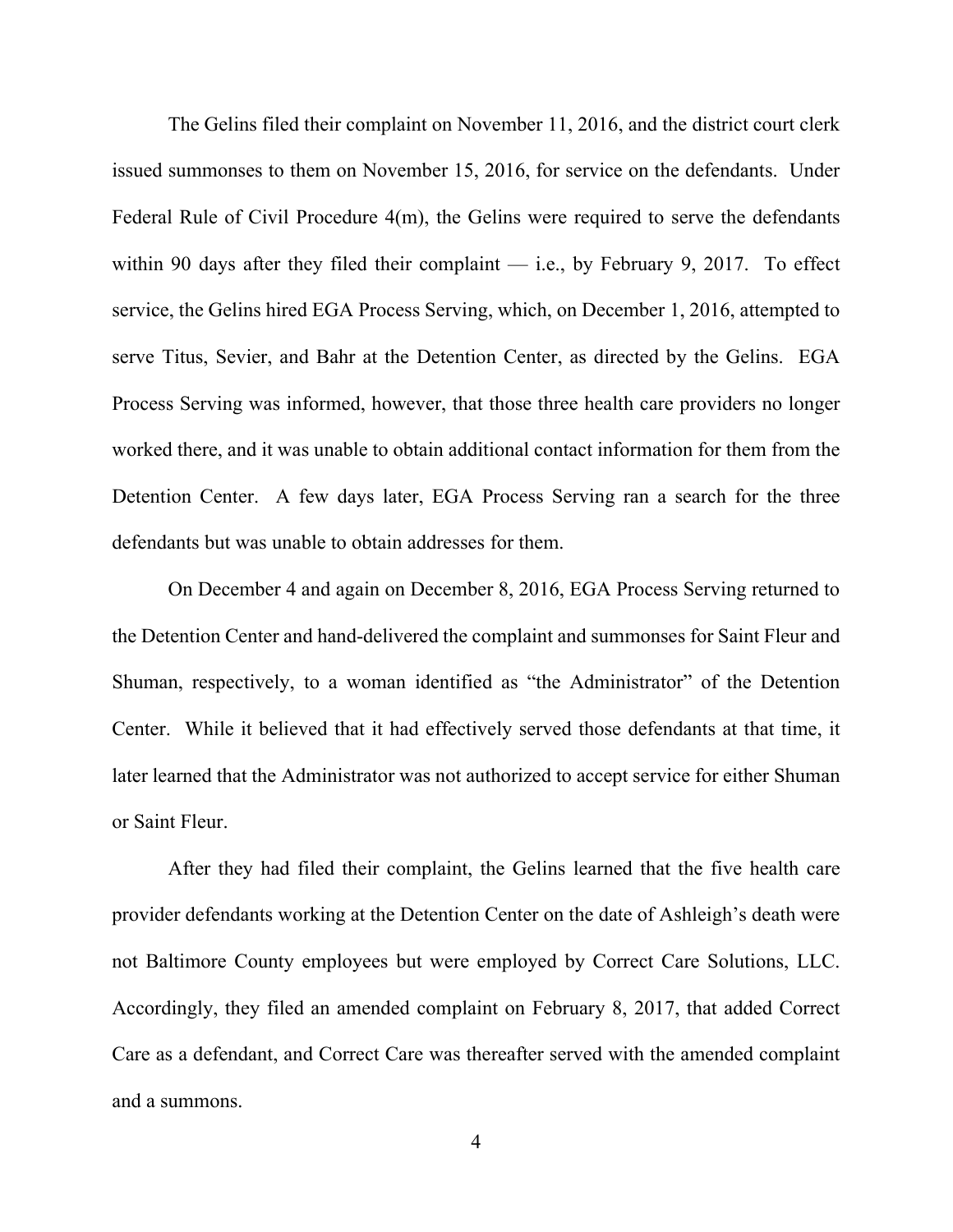In September 2017, the district court granted Correct Care's motion to dismiss and thereafter scheduled a telephone conference with the remaining parties for September 20, 2017, to discuss the case's status. Prior to the telephone conference, the Gelins learned during communications with Correct Care's counsel that Shuman and Saint Fleur were maintaining that they had not been served and therefore were not parties to the proceeding. Thus, at the September 20 telephone conference, the Gelins' counsel explained their service problems to the court. No attorney, however, participated in the conference on behalf of the five health care provider defendants.

The next day, the district court issued an order "memorializ[ing] the agreements reached during the call." Specifically, it directed the Gelins to "file a consent motion within fifteen days . . . requesting a thirty-day extension of time to serve" Shuman, Saint Fleur, Titus, Sevier, and Bahr "and seeking a reissuance of summonses for those Defendants."

As directed, the Gelins filed what they captioned as a "consent motion" on October 6, 2017, for an extension of time to serve those five defendants. The Gelins noted in the motion that they had "experienced difficulty" in serving Titus, Sevier, and Bahr and that "[d]espite efforts to locate these Defendants, they remain unserved." As for Shuman and Saint Fleur, the Gelins maintained that those two defendants had been served properly in December 2016 when their process server delivered copies of the complaint and a summons for each of them to the Administrator of the Detention Center. Nonetheless, the Gelins also requested a 30-day extension to serve those two defendants as well. The court granted the motion on October 10, 2017, ordering the clerk to reissue summonses for the five health care providers and further ordering that "the time to serve [those] [d]efendants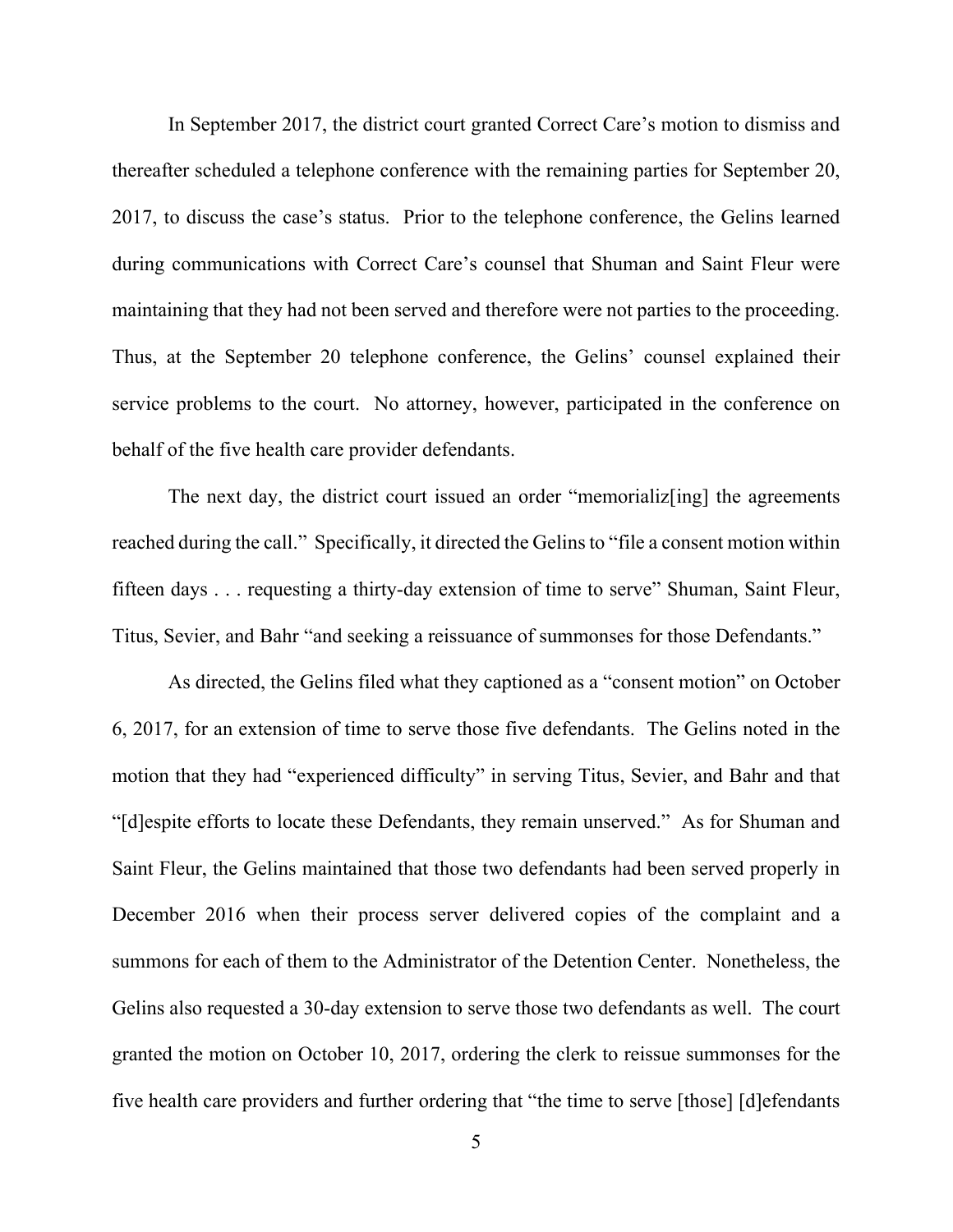. . . be extended for 30 days from the issue date [of] the summonses." The Gelins prepared the new summonses, and the district court clerk reissued them on October 25, 2017. Thereafter, EGA Process Serving was able to serve Shuman and Titus on October 28, 2017; Bahr on November 6; and Saint Fleur on November 20. It was unable, however, to serve Sevier.

In November 2017 — a year after the complaint had been filed — the same attorney who had served as counsel for Correct Care entered an appearance for the five health care providers and, on their behalf, filed a motion to dismiss the complaint for insufficient service of process, pursuant to Federal Rule of Civil Procedure 12(b)(5). These defendants requested that the court reconsider its earlier order granting the extensions of time to serve process inasmuch as they were not parties to the action at the time. They also disputed the Gelins' claim that Shuman and Saint Fleur had been timely served in December 2016 by service on the Administrator of the Detention Center, as the Administrator had not been authorized to accept service on their behalf. Finally, they argued that the Gelins were "unable to demonstrate good cause for their failure to [effect service] within the time required by Fed. R. Civ. Proc. 4(m)."

In response, the Gelins argued that they had established good cause entitling them to an extension of time under Rule 4(m), which provides that "if the plaintiff shows good cause for the failure, the court must extend the time for service for an appropriate period." With respect to Shuman and Saint Fleur, they emphasized that they had believed that both individuals were properly served with service on the Administrator and that the claimed defect was not brought to their attention until shortly before the September 2017 telephone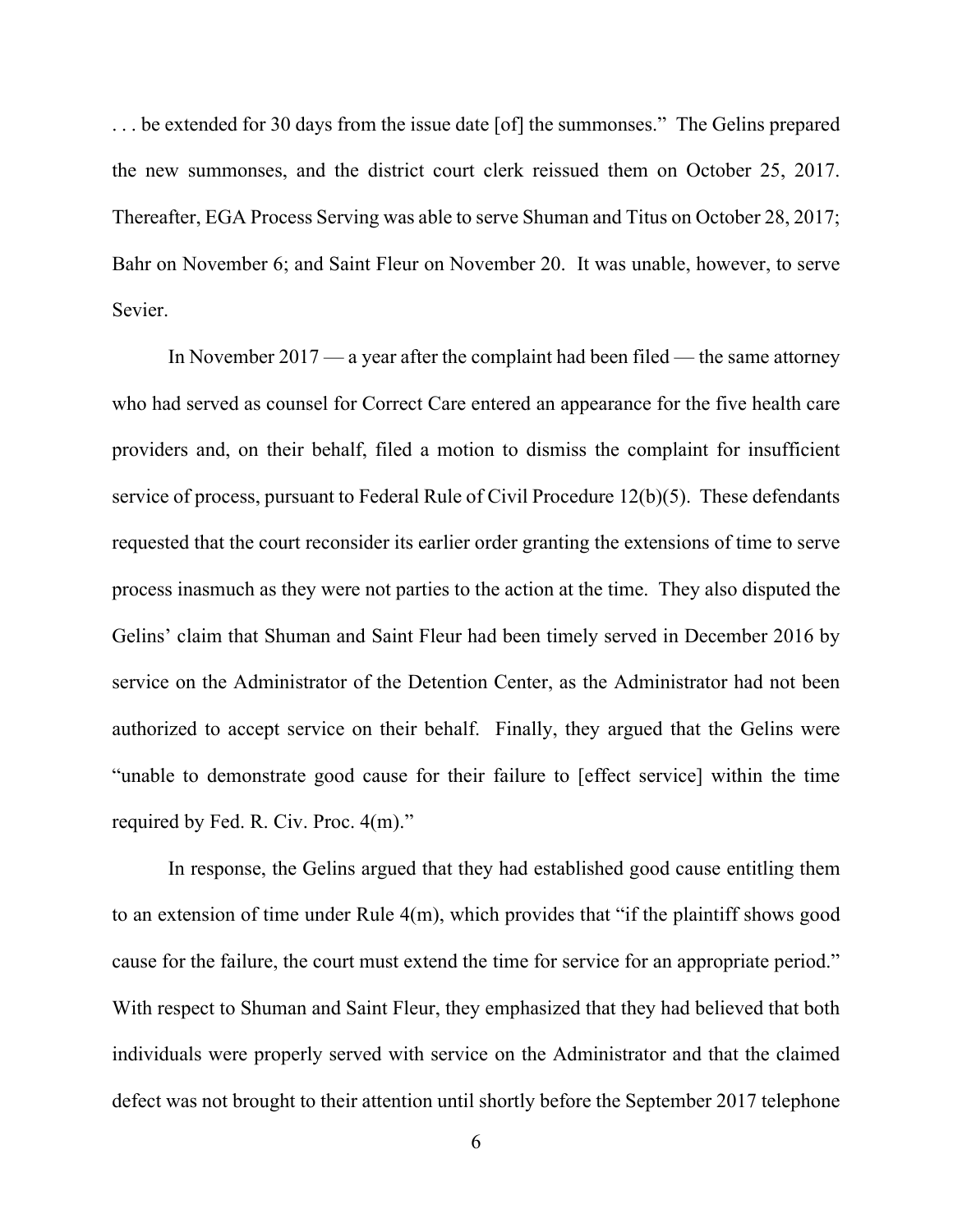conference with the court. As for the three other health care providers, the Gelins maintained that while they "were unable to serve these defendants during the Rule 4(m) period because they were unable to find a good address for [them]," they had nonetheless "acted diligently in their efforts to serve these individual[s]," such that "good cause exist[ed] and this Court's Order granting" them extra time "was proper."

The district court granted the five health care providers' motion to dismiss by order dated August 1, 2018. The court noted that the Gelins did not serve these defendants within the 90-day period required by Rule 4(m) and held that they had not established good cause for their failure to do so. The court explained that the good-cause standard "[g]enerally ... requires plaintiffs to show that they exercised 'reasonable and diligent efforts to effect service." It explained that the Gelins' "mistaken belief" that they had effectively served Shuman and Saint Fleur was "insufficient to demonstrate good cause," as they were the ones responsible for "overlooking Rule 4(e)'s requirements for serving individuals." The court also concluded that the Gelins' difficulty in obtaining addresses for the other three defendants was insufficient because they had only made a single attempt during the Rule 4(m) time period to find the defendants' addresses. After concluding that the Gelins had not demonstrated good cause, the court observed that "[m]ore recent opinions issued by" the Fourth Circuit and the District of Maryland had "concluded that courts do not have discretion to extend the Rule 4(m) deadline absent [a showing of] good cause." Accordingly, it concluded that it was necessary to "vacate its October 10, 2017 Order extending the Rule 4(m) deadline" and dismiss the complaint without prejudice as to the five health care providers.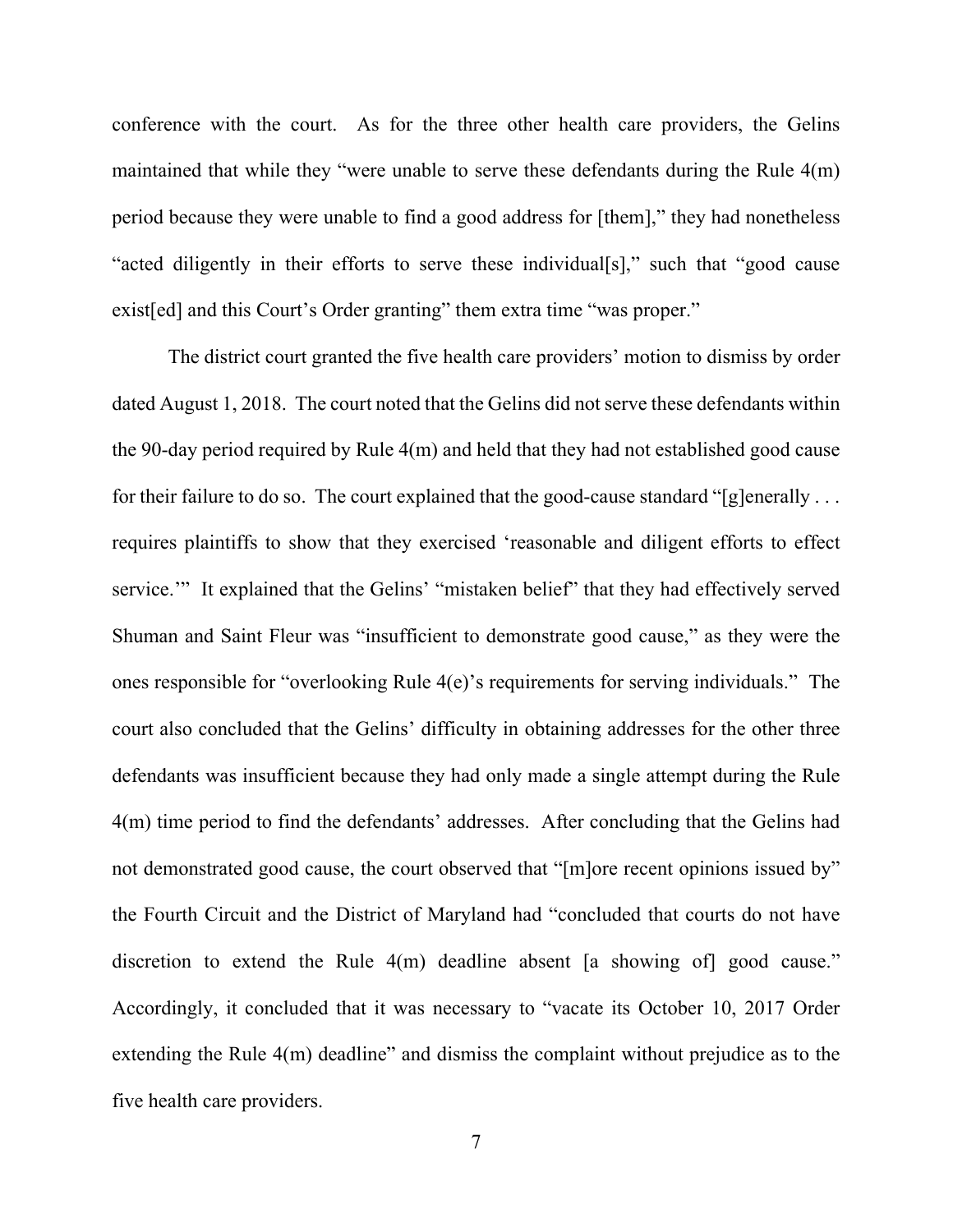While the case proceeded thereafter with respect to the remaining defendants, the Gelins filed a motion in March 2019 under Federal Rule of Civil Procedure 60(b) with respect to the court's dismissal of their claims against Shuman, maintaining that that dismissal was a "manifest injustice under Rule 60(b)(6)" because they could not refile a complaint against him given that the statute of limitations had run on their claims. The district court denied the motion.

Pursuant to Federal Rule of Civil Procedure 54(b), the Gelins filed a motion to certify the orders dismissing their claims against the five health care providers as final judgments, and the court granted that motion on April 6, 2021. The issue therefore presented focuses solely on the court's dismissal of the Gelins' claims against the five health care providers for insufficient service of process.

II

In relevant part, Federal Rule of Civil Procedure 4(m) provides:

If a defendant is not served within 90 days after the complaint is filed, the court — on motion or on its own after notice to the plaintiff — must dismiss the action without prejudice against that defendant or order that service be made within a specified time. But if the plaintiff shows good cause for the failure, the court must extend the time for service for an appropriate period.

Fed. R. Civ. P. 4(m).

In this case, the district court, applying Fourth Circuit and district court precedents, read Rule 4(m) *to require* that a plaintiff show good cause to obtain an extension for serving a defendant. It noted that under those precedents, "courts do not have discretion to extend the Rule 4(m) deadline absent good cause." After considering the Gelins' explanation for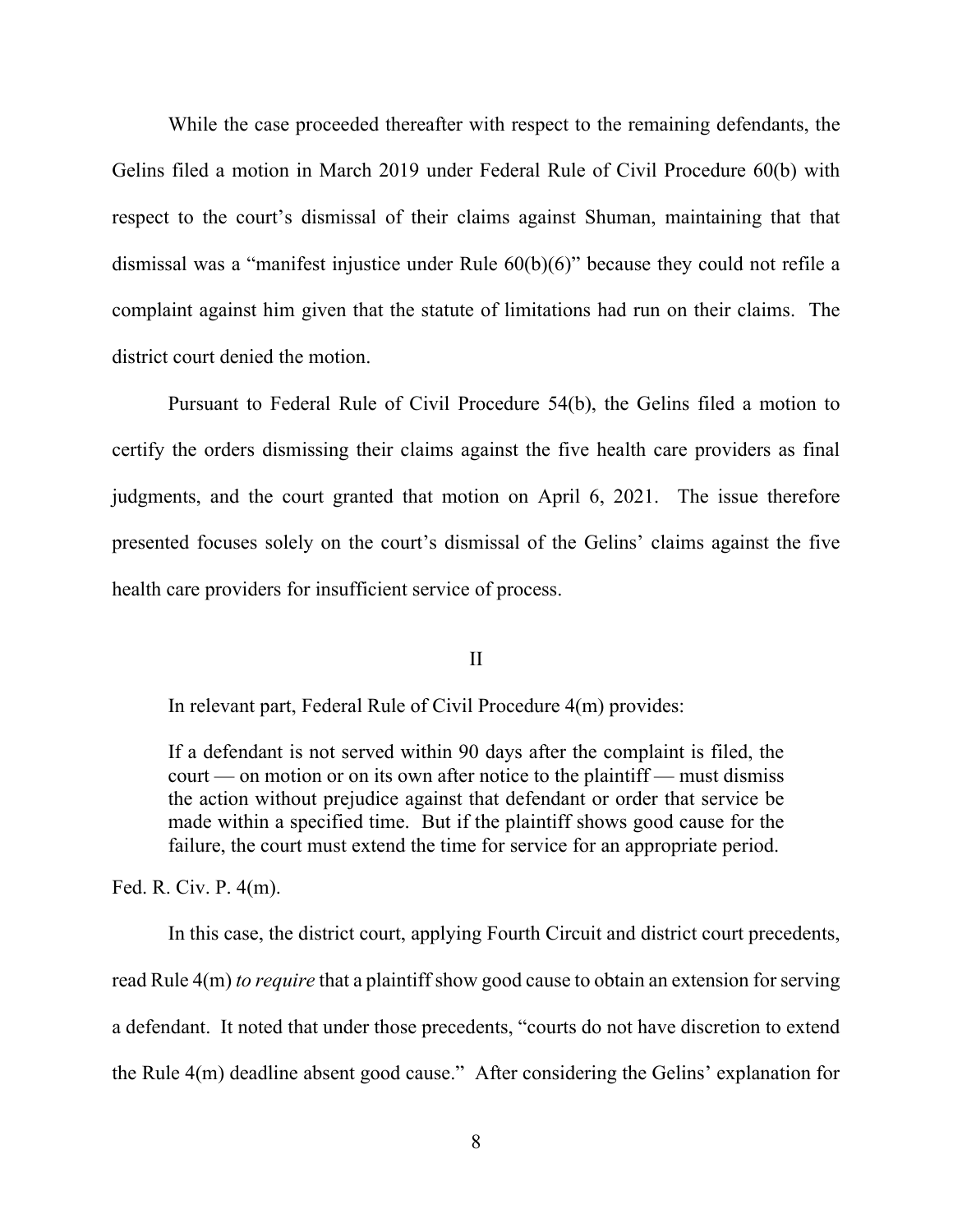delaying service of process for more than a year as to the health care providers, the court concluded that the explanation was insufficient to show good cause and dismissed their claims against those defendants.

The Gelins contend (1) that the court erred in finding their showing of good cause to be insufficient; and (2) that, in any event, the court erred in failing to recognize that it had discretion to grant the extension even absent a good-cause showing. We consider each argument in turn.

A

In arguing that they established good cause, the Gelins maintain that they reasonably believed that in serving the Administrator of the Detention Center, they effectively served Shuman and Saint Fleur. And with respect to the remaining three health care providers, they point to the fact that their process server ran an unsuccessful search for the health care providers' addresses and that, before filing the complaint, they also had made a Maryland Public Information Act request for documents relating to staffing at the Detention Center that failed to provide them with useful information. Additionally, the Gelins note that because their claims would now be barred by the applicable statute of limitations if they had to commence a new action, they would be fatally prejudiced by dismissal, while the defendants would "face no legally recognized prejudice from an extension."

"Good cause" requires a "showing of diligence on the part of the plaintiffs." *Attkisson v. Holder*, 925 F.3d 606, 627 (4th Cir. 2019). Consistent with that foundational principle, good cause is commonly found to "exist[] when the failure of service is due to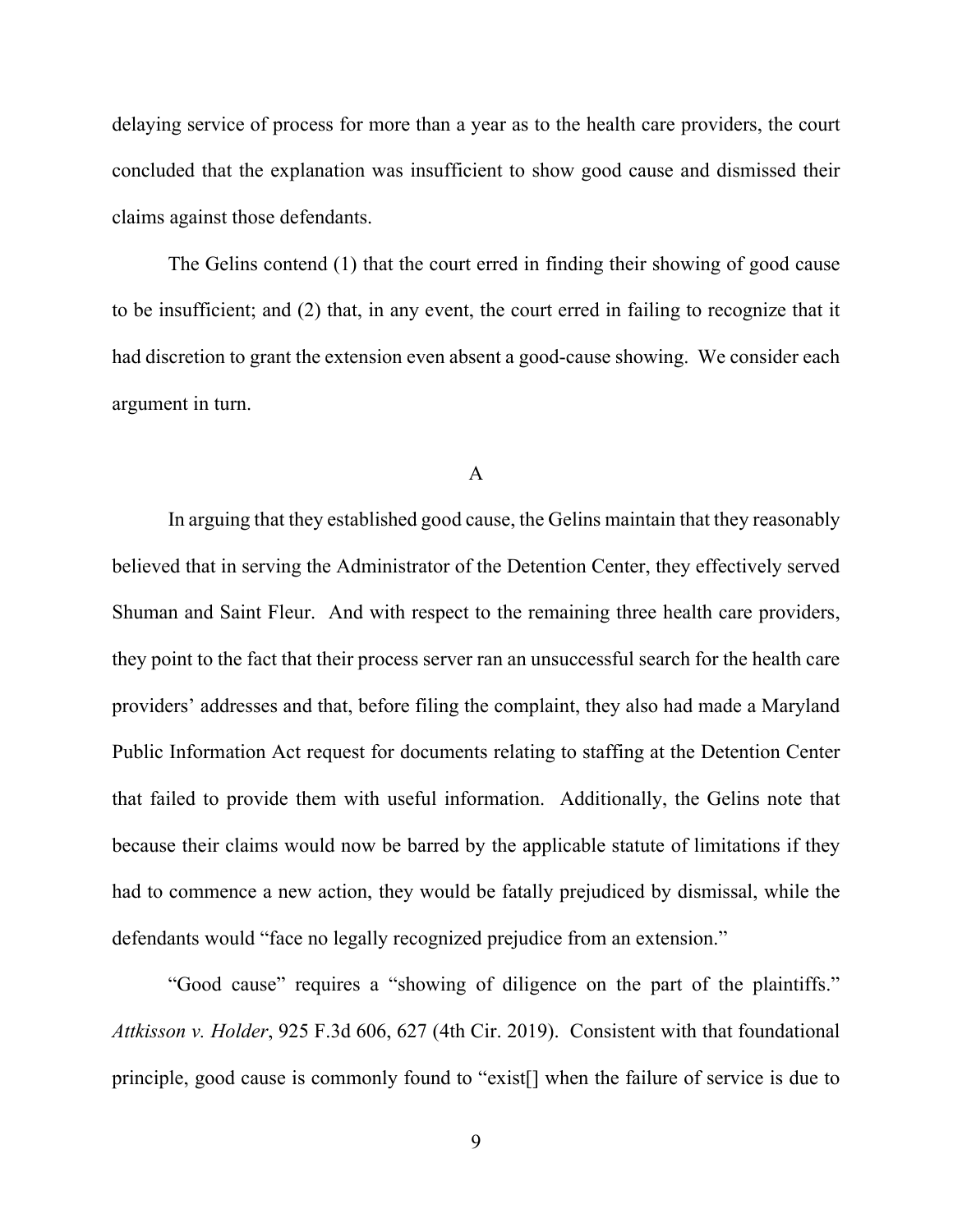external factors, such as the defendant's intentional evasion of service," but "significant periods of inactivity" and a "fail[ure] to seek extension of time before [the] deadline [has] lapsed" tend to undercut any claim of good cause. *Id.* At bottom, "[w]hile 'good cause' is a flexible standard, diligence provides a touchstone for an appellate court" in its review. *Id.*; *see also* 4B Charles Alan Wright, Arthur R. Miller & Adam N. Steinman, *Federal Practice and Procedure* § 1137 (4th ed. 2015) (explaining that in evaluating good cause under Rule 4(m), "courts have rejected excuses based on . . . ignorance of the rule, the absence of prejudice to the defendant, . . . inadvertence of counsel, or the expenditure of efforts that fall short of real diligence by the serving party").

In this case, the Gelins' efforts to serve Titus, Bahr, and Sevier amounted to a single search for addresses by the process server after the process server discovered that those defendants were no longer working at the Detention Center; they did nothing further within the mandatory 90-day service period. While they note that prior to filing their complaint they had submitted a request for documents pursuant to the Maryland Public Information Act, they failed to explain why such a request would be expected to provide contact information for Detention Center personnel. Moreover, they waited 10 months after their failed attempt at service — until October 6, 2017 — before even seeking an extension of time. With respect to Shuman and Saint Fleur, the Gelins maintain simply that they believed that they had served those defendants by serving the Administrator of the Detention Center, where Shuman and Saint Fleur worked. But they provide no basis to justify why they believed that service on the Administrator would constitute effective service on Shuman and Saint Fleur. Rule 4(e) provides that individuals may be served by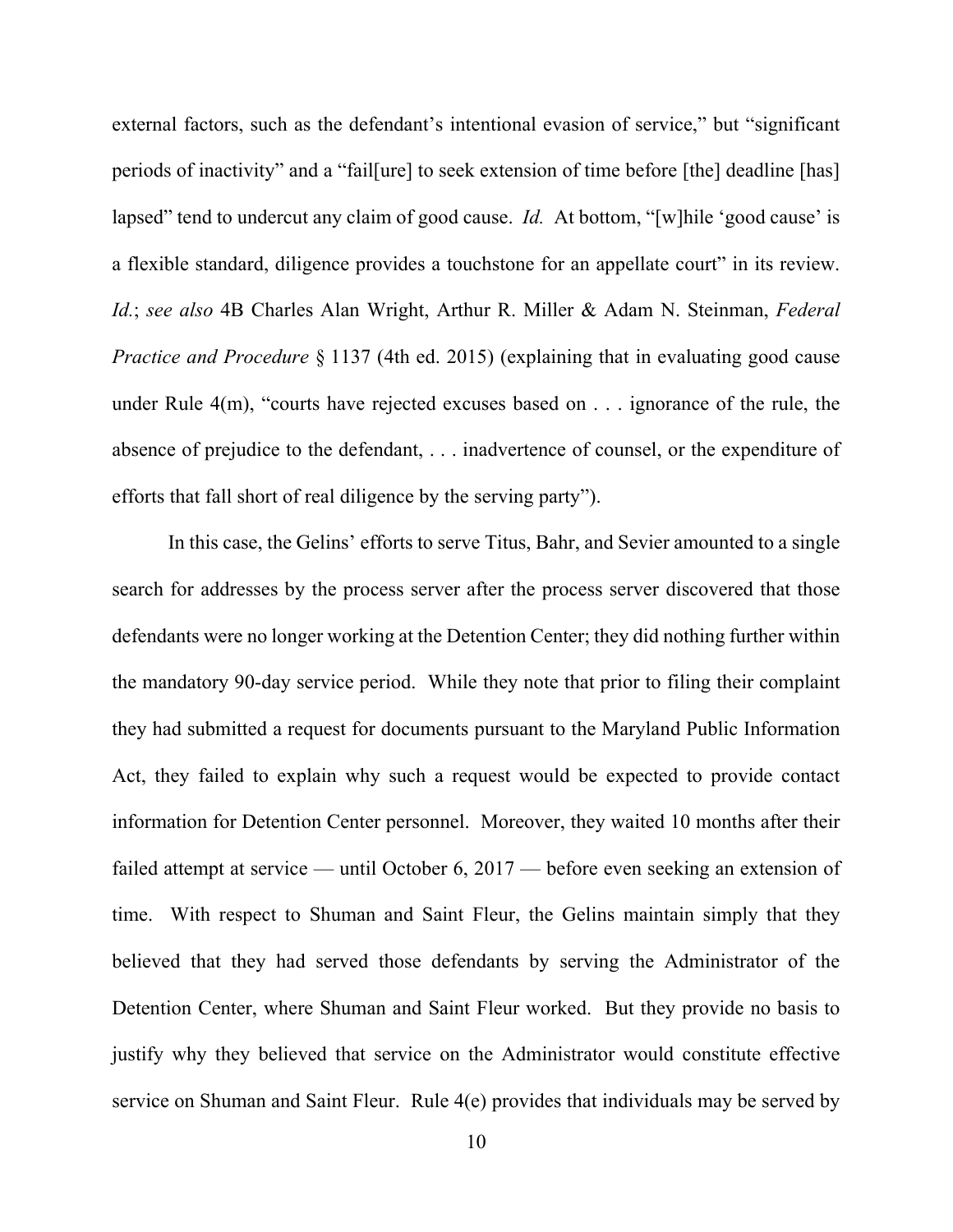(1) "following state law," (2) "delivering a copy of the summons and of the complaint to the individual personally," (3) "leaving a copy of each at the individual's dwelling or usual place of abode with someone of suitable age and discretion who resides there," or (4) "delivering a copy of each to an agent authorized by appointment or by law to receive service of process." Fed. R. Civ. P. 4(e). While the Gelins apparently relied on option (4), they made no showing that the Administrator of the Detention Center was "authorized by appointment or by law to receive service" on Shuman's or Saint Fleur's behalf. Moreover, they had learned before the 90-day service period had elapsed that Shuman and Saint Fleur were employees of Correct Care, not Baltimore County. In short, their mistaken belief that the service on the Administrator had been adequate was simply unreasonable.

In view of these circumstances, we see no ground upon which to disturb the district court's conclusion that the Gelins failed to establish "good cause" within the meaning of Rule 4(m). We accordingly affirm the district court's holding that the Gelins did not demonstrate good cause for their failure to serve the five health care provider defendants within the 90-day service period provided by Rule 4(m).

#### B

The Gelins seek to marginalize the effect of the good-cause ruling by arguing that Rule 4(m) gives district courts *discretion* to grant an extension even without a showing of good cause. We agree.

In its first sentence, Rule 4(m) provides, "If a defendant is not served within 90 days after the complaint is filed, the court . . . *must*" do one of two things — "[1] dismiss the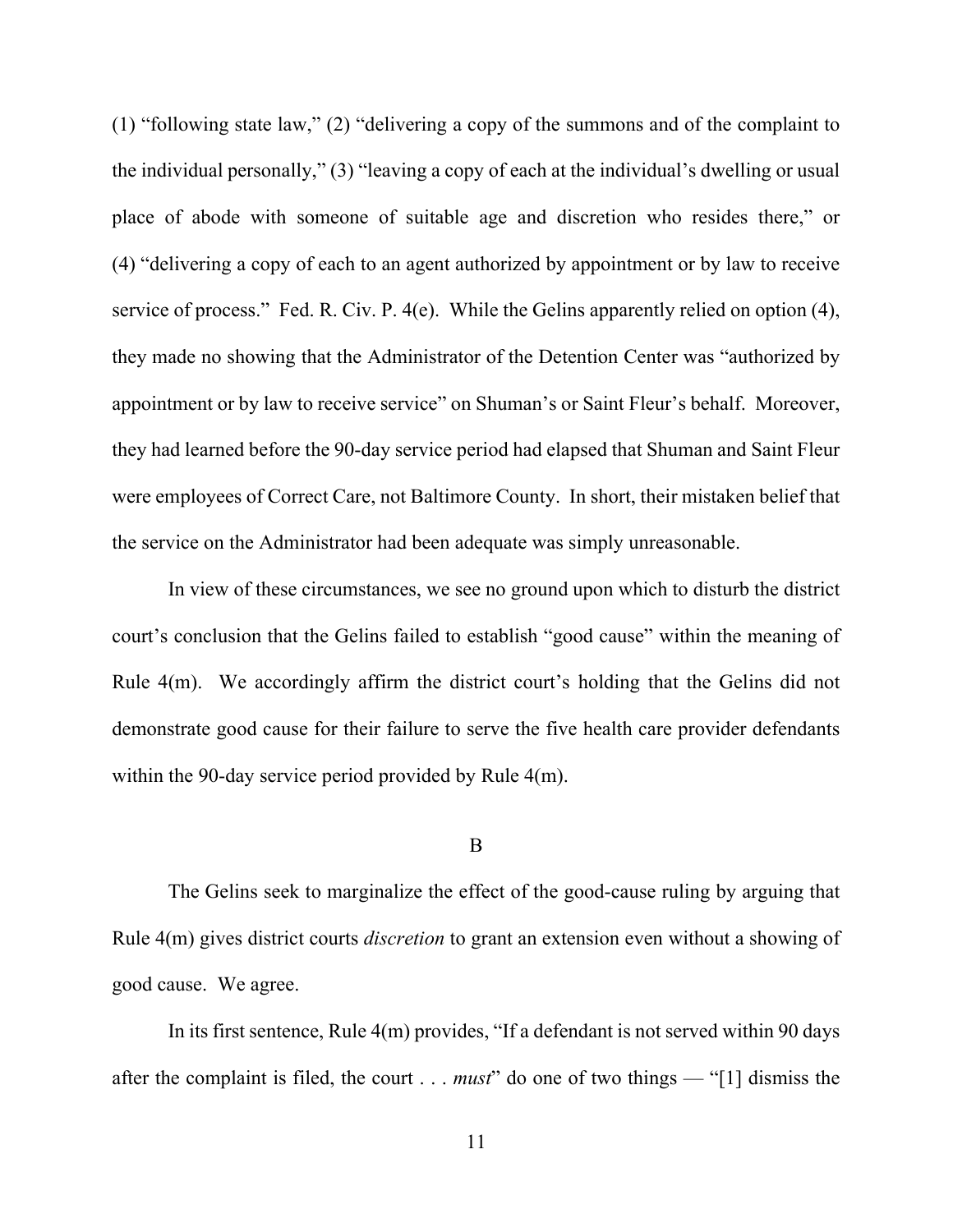action without prejudice against that defendant *or* [2] order that service be made within a specified time." Fed. R. Civ. P. 4(m) (emphasis added). These two options are authorized in the disjunctive without reference to whether the plaintiff has demonstrated good cause for the failure to serve the defendant. It thus follows from the text that, even without a showing of good cause, the district court *may* "order that service be made within a specified time" rather than dismissing the action and that the choice between the two is left to the district court's discretion. *Id.* Only in its second sentence does Rule 4(m) mention good cause, providing that "if the plaintiff shows good cause for the failure" to serve the defendant within 90 days, then "the court *must* extend the time for service for an appropriate period." *Id*. (emphasis added). Thus, under Rule 4(m), while a district court *must* extend the time for service when a plaintiff shows good cause, such a showing is not *necessary* for the court to grant an extension *in its discretion*. *See id.* advisory committee's note to 1993 amendment (stating that Rule 4(m) "explicitly provides that *the court shall allow* additional time *if there is good cause* for the plaintiff's failure to effect service in the prescribed [time], and authorizes the court to relieve a plaintiff of the consequences of an application of [the] subdivision *even if there is no good cause shown*" (emphasis added)).

In requiring a showing of good cause as a condition for exercising discretion, the district court recognized that "[t]here is a split in authority regarding whether Rule 4(m) gives courts discretion to extend deadlines for service without a showing of good cause," and it followed those decisions that had "concluded that courts do not have discretion to extend the Rule 4(m) deadline absent good cause." The "split in authority" identified by the district court has its roots in our prior decision in *Mendez v. Elliot*, 45 F.3d 75 (4th Cir.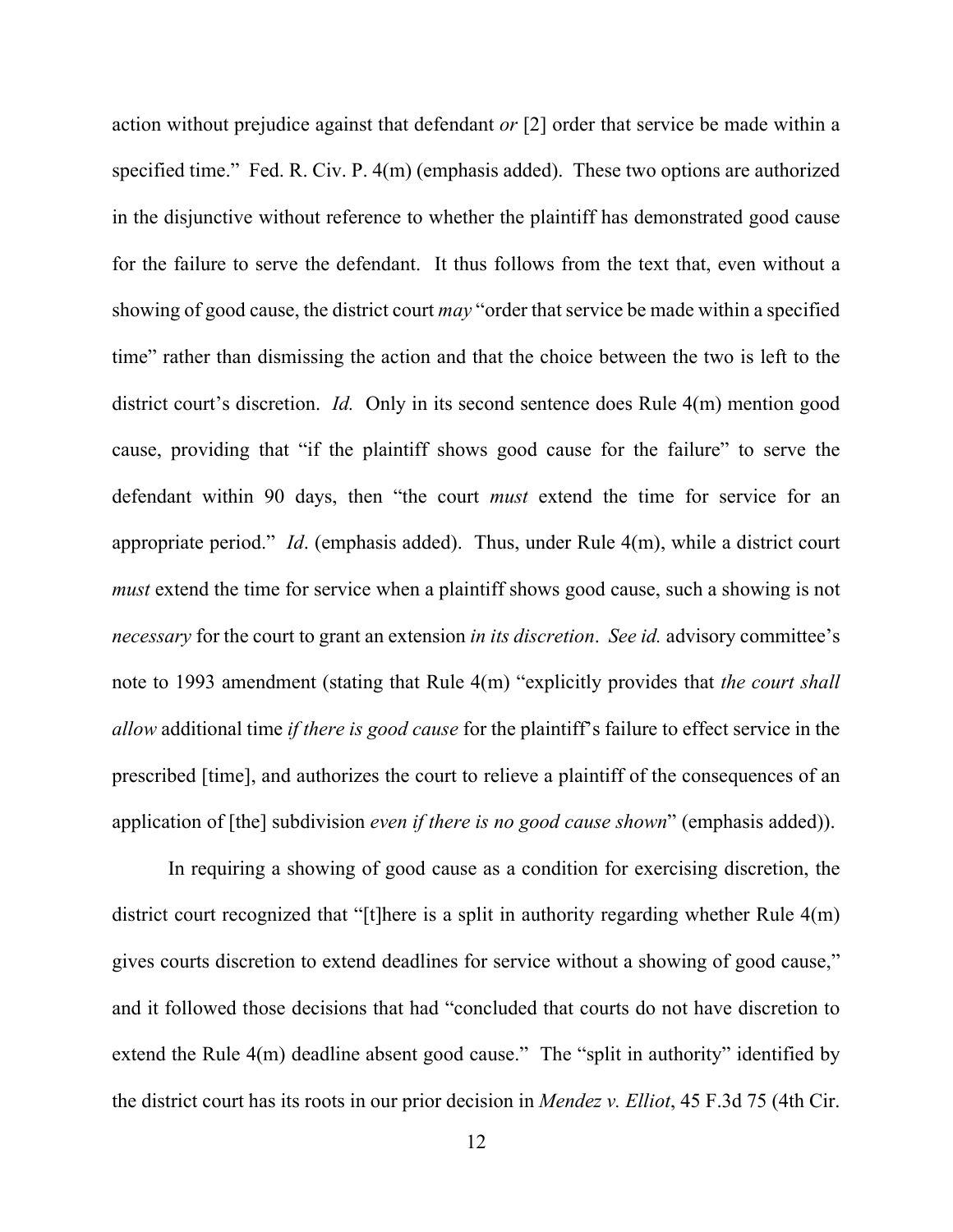1995), where, relying on cases decided before the Rule's amendment in December 1993, we stated that "Rule 4(m) requires that if the complaint is not served within [the time allowed] after it is filed, the complaint must be dismissed absent a showing of good cause." *Id.* at 78; *see also id.* at 80 ("Rule 4(m) requires that good cause be shown for obtaining an extension"). A year after our decision in *Mendez*, however, the Supreme Court recognized in *Henderson v. United States*, 517 U.S. 654 (1996), that one effect of the "1993 amendments to the Rules" was that "courts ha[d] been accorded discretion to enlarge the [time] period '*even if there is no good cause shown*.'" *Id.* at 662 (emphasis added) (quoting Fed. R. Civ. P. 4 advisory committee's note to 1993 amendment).

In the intervening years, "a debate . . . raged" among the district courts within our circuit as to whether, following *Henderson*, "*Mendez* remains good law." *Robinson v. GDC, Inc.*, 193 F. Supp. 3d 577, 582 (E.D. Va. 2016). We have previously indicated, albeit in an unpublished decision, that the Supreme Court's statement in *Henderson* should control, but we "reserve[d]" resolving the conflict between *Mendez* and *Henderson* "to another day." *Scruggs v. Spartanburg Reg'l Med. Ctr.*, No. 98-2364, 1999 WL 957698, at \*2–3 (4th Cir. 1999) (per curiam). Now, however, we bring our jurisprudence on this issue in line with *Henderson* and confirm that the statements in *Mendez* indicating that a plaintiff must establish good cause to obtain an extension of time to serve the defendant are no longer good law. Rather, we hold that under Rule  $4(m)$ , a district court possesses discretion to grant the plaintiff an extension of time to serve a defendant with the complaint and summons even absent a showing of good cause by the plaintiff for failing to serve the